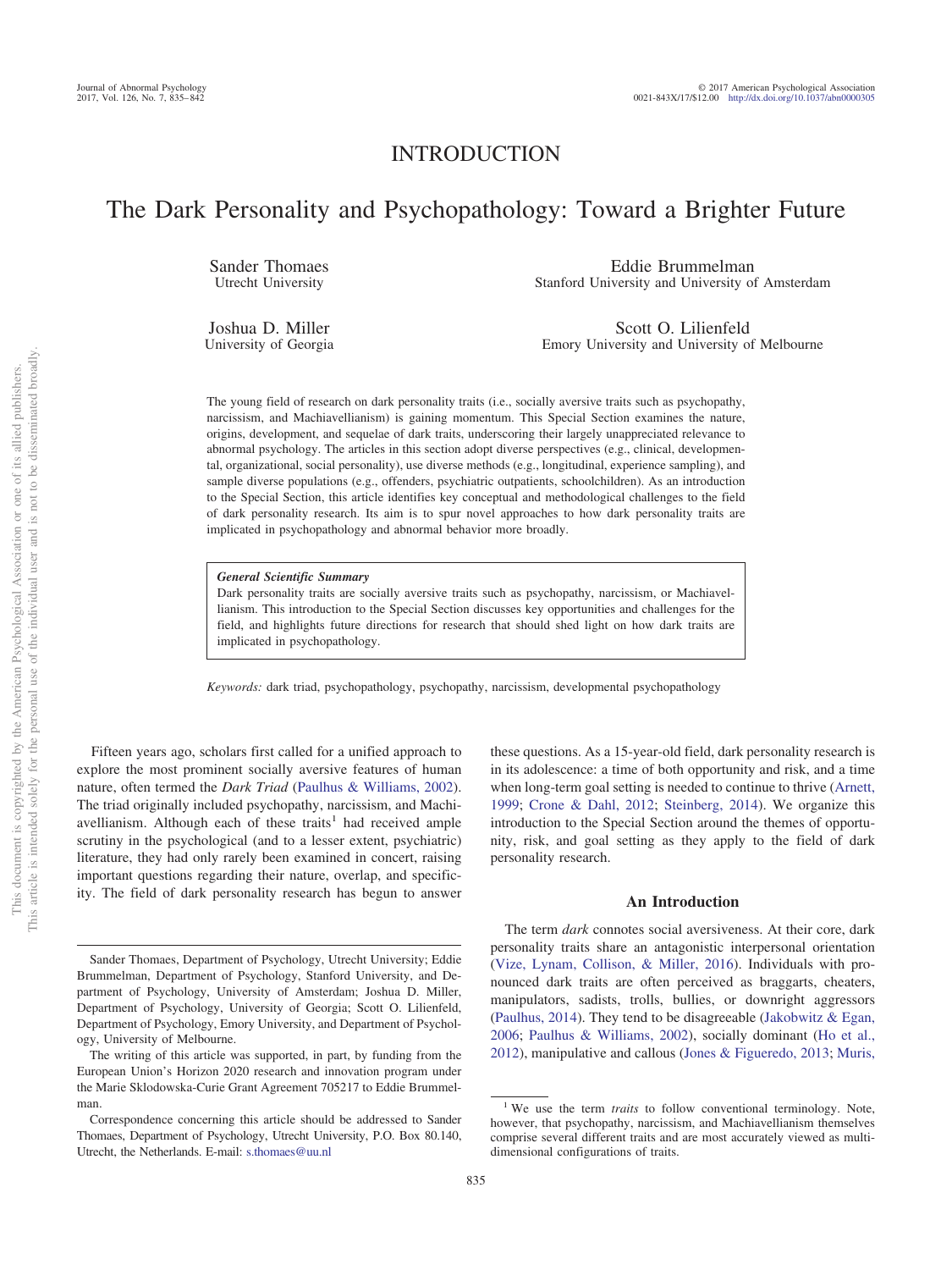[Merckelbach, Otgaar, & Meijer, 2017\)](#page-6-3), prejudiced toward outgroup members [\(Hodson, Hogg, & MacInnis, 2009\)](#page-5-4), promiscuous and sexually exploitative [\(Jonason, Li, Webster, & Schmitt, 2009\)](#page-6-4), and physically, verbally, and relationally aggressive [\(Baughman,](#page-5-5) [Dearing, Giammarco, & Vernon, 2012;](#page-5-5) [Jones & Paulhus, 2010;](#page-6-5) [Thomaes, Bushman, Orobio de Castro, Cohen, & Denissen, 2009\)](#page-7-2). Although they are not necessarily incompetent when it comes to understanding other people's perspectives, they display reduced empathic concern toward others [\(Vonk, Zeigler-Hill, Ewing, Mer](#page-7-3)[cer, & Noser, 2015;](#page-7-3) [Wai & Tiliopoulos, 2012\)](#page-7-4).

Despite their overlap, dark personality traits differ in important ways. For example, compared with their psychopathic and Machiavellian counterparts, narcissistic individuals are more strongly invested in garnering attention and admiration from others— up to a point at which they become so aversive that they are rejected [\(Leckelt, Küfner, Nestler, & Back, 2015;](#page-6-6) [Morf & Rhodewalt,](#page-6-7) [2001;](#page-6-7) [Paulhus, 1998\)](#page-6-8). And when they are rejected, narcissistic individuals may lash out in retaliation [\(Twenge & Campbell,](#page-7-5) [2003\)](#page-7-5). Conversely, psychopathic (and to a lesser extent Machiavellian) individuals are more likely to engage in criminal activities than are their narcissistic counterparts [\(Furnham, Richards, &](#page-5-6) [Paulhus, 2013;](#page-5-6) [Paulhus, 2014\)](#page-6-1). What underlies such phenotypic differences between dark personality traits? Individuals with pronounced dark traits strive for social dominance and tend to exploit others to serve their own goals, but they may do so for different reasons. For instance, narcissistic individuals view establishing social dominance as a means to being admired by others, whereas psychopathic and Machiavellian individuals tend to view establishing social dominance as an end in itself [\(Thomaes & Brum](#page-7-6)[melman, 2016\)](#page-7-6). Thus, even when dark traits overlap in their surface features, their underlying goals may differ.

Because dark traits engender distress in others (i.e., family members, romantic partners, friends, coworkers, or even one's own offspring; [Miller, Campbell, & Pilkonis, 2007\)](#page-6-9), some have argued that these traits are more akin to "bad" than "mad," and thus tangential to psychiatric nosology (e.g., [Frances, 2016,](#page-5-7) [2017\)](#page-5-8). We disagree. Bad and mad are not mutually exclusive; in fact, the same traits that harm others often harm the self as well. For example, narcissistic individuals' retaliatory aggression harms others, but also harms their own social relationships and well-being [\(Leckelt et al., 2015;](#page-6-6) [Morf & Rhodewalt, 2001\)](#page-6-7). Unfortunately, however, our understanding of how dark traits are implicated in psychopathology is still limited. We initiated this Special Section to help begin to fill this gap.

#### **This Special Section**

This Special Section brings together exciting examples of research on the nature, origins, development, and sequelae of the dark personality traits. Our overarching goal was to improve our interdisciplinary understanding of how dark personalities are implicated in abnormal behavior and maladaptation more broadly. Although dark traits are prevalent in nonclinical populations, they do place individuals at risk for maladjustment, including psychopathology. To help understand processes of risk and resilience, we selected exemplars of dark personality research conducted in both at risk (i.e., forensic, clinical) and population-based samples. We also included research in population-based samples to highlight

important, unresolved methodological issues with which the field needs to grapple.

Although traditional dark personality approaches are triadic (focusing on psychopathy, narcissism, and Machiavellianism), more recent approaches have been more inclusive, casting neighboring personality traits (e.g., everyday sadism; [Buckels, Jones, &](#page-5-9) [Paulhus, 2013\)](#page-5-9) as dark as well. Here we adopted an inclusive approach that considers personality traits as "dark" to the extent that they entail an antagonistic interpersonal orientation—for example, dishonest, cynical, self-aggrandizing, self-absorbed, manipulative, and/or callous. We prioritized manuscripts that examined two or more dark traits simultaneously so as to highlight their shared and unique features, although we allowed exemplars of excellent research on a singular dark trait as well.

We encouraged research from diverse disciplinary perspectives (e.g., clinical, developmental, organizational, psychobiological, social personality), and adopting diverse methods (e.g., longitudinal, experience sampling, experimental). Because we selected manuscripts from letters of intent that described research questions and methods, but not necessarily findings, this Special Section offers an unbiased picture of hypotheses receiving support and those that do not.

#### **A Time of Opportunity**

The classic stereotype of adolescence is that it is a time of storm and stress. Contemporary thinking, however, emphasizes that adolescence is a time of opportunity as well: When adequately prepared for their new life-stage, many adolescents learn and grow at a rapid pace [\(Arnett, 1999;](#page-5-0) [Crone & Dahl, 2012;](#page-5-1) [Steinberg,](#page-7-0) [2014\)](#page-7-0). Similarly, part of the excitement that surrounds the field of dark personality research is that it is expanding rapidly with many new avenues of inquiry available for exploration.

One such avenue—which is the focus of this Special Section is the study of how dark traits are implicated in psychopathology and may help to explain the processes involved in psychological maladjustment. Scholars have begun to examine the distinctions (if any) between everyday and pathological manifestations of dark traits [\(Miller & Campbell, 2008;](#page-6-10) [Pincus & Lukowitsky, 2010;](#page-6-11) [Widiger, 2006\)](#page-7-7). Similarly, they have begun to explore how these traits play a role in the onset and maintenance of maladjustment ranging from antisocial behaviors such as aggressive, violent, or criminal activity [\(Chabrol, Van Leeuwen, Rodgers, & Séjourné,](#page-5-10) [2009;](#page-5-10) [Skeem & Cooke, 2010;](#page-7-8) [Wright et al., 2017\)](#page-7-9) to internalizing problems such as depression and phobias [\(Blonigen, Hicks,](#page-5-11) [Krueger, Patrick, & Iacono, 2005;](#page-5-11) [Jonason, Baughman, Carter, &](#page-5-12) [Parker, 2015;](#page-5-12) [Miller et al., 2010\)](#page-6-12). Furthermore, scholars have begun to explore when and how dark traits arise in development [\(Blair, Peschardt, Budhani, Mitchell, & Pine, 2006;](#page-5-13) [Brummelman](#page-5-14) [et al., 2015;](#page-5-14) [Jonason, Lyons, & Bethell, 2014\)](#page-6-13), and how they come to shape longer term mental health and adjustment [\(Gretton, Hare,](#page-5-15) [& Catchpole, 2004;](#page-5-15) [Miller et al., 2007;](#page-6-9) [Reijntjes et al., 2016\)](#page-6-14).

Another avenue concerns the question of when and how dark traits may, paradoxically, yield interpersonal benefits. Individuals with dark traits are often adept at acquiring resources for themselves, such as status and power. Moreover, their hard, persuasive, and charismatic leadership styles may pay off in certain occupational settings, especially those in need of new visions, reforms, or bold decision-making [\(Sedikides & Campbell, 2017\)](#page-6-15). Unsurpris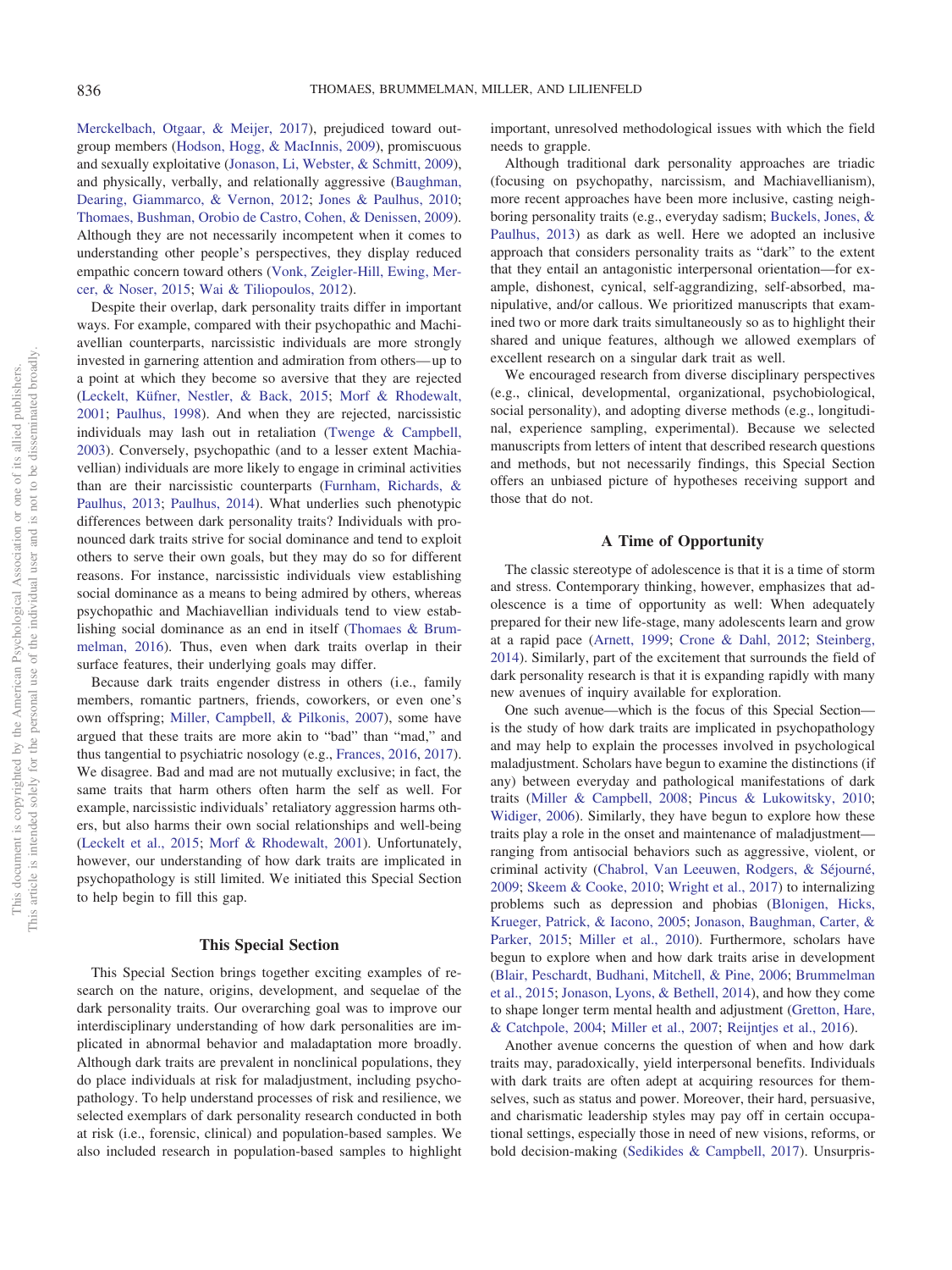ingly, dark personality features appear to be overrepresented among those in top management and political positions, although systematic research examining this issue is relatively scant [\(Ba](#page-5-16)[biak, Neumann, & Hare, 2010;](#page-5-16) [Smith & Lilienfeld, 2013;](#page-7-10) [Watts et](#page-7-11) [al., 2013\)](#page-7-11). One exciting challenge that faces dark personality research is that it needs to clarify how dark traits contribute to maladjustment in some individuals and some contexts, while they may benefit other individuals in other contexts.

#### **A Time of Risk**

Despite the understandable excitement surrounding these research opportunities, we propose that the field faces a number of risks. Just as adolescents need to continually adapt to rapidly occurring changes to avoid developmental delay or derailment, several features of dark personality research will require reorganization to enable the field to continue to grow and make enduring contributions. We next address several vital risks and future directions for enhancing the quality of dark personality research. Some of these concern methodological rigor, whereas others concern theoretical precision and comprehensiveness.

#### **Methodological Rigor**

First, most research on dark traits is cross-sectional. Crosssectional research has been key to fleshing out the nomological network that surrounds dark traits, but it is not especially wellsuited to examining their origins or outcomes. Indeed, research examining potential determinants of dark traits (e.g., socialization experiences) has often been based on retrospective reports. Similarly, the assumption that dark traits may precede or even cause mental health outcomes has largely remained untested. We should complement cross-sectional methods with prospective longitudinal and experimental methods (e.g., randomized controlled trials) to better understand the potential causes and consequences of dark traits. One example of such a prospective longitudinal approach can be found in [Dotterer et al. \(2017\)](#page-7-9). They followed youth from early childhood up to early adulthood, and identified developmental antecedents of three components of psychopathy— boldness, disinhibition, and meanness [\(Patrick, Fowles, & Krueger, 2009\)](#page-6-16)—in key developmental stages (i.e., preschool age, preadolescence, and mid-adolescence). Such long-term, developmentally sensitive longitudinal research will be key to improve our understanding of the origins of dark traits.

Second, research in this field often relies on single-informant reports, most commonly self-reports, to assess both dark traits and behavioral or psychopathological correlates. This reliance can be problematic, largely because individuals with dark personality traits may report their behaviors and vulnerabilities dishonestly, or may have limited self-insight [\(Miller, Jones, & Lynam, 2011\)](#page-6-17). In addition, the exclusive reliance on single-informant reports is likely to yield inflated effect sizes arising from method covariance. The field will benefit from the increased use of multimethod approaches (including observations, objective measures, or comprehensive, multi-informant reports) to assess the correlates of dark traits.

Third, as illustrated by [Sleep, Lynam, Hyatt, and Miller \(2017\)](#page-7-12), there are concerns about the pervasive data analytic approach of "partialing"—removing shared variance among dark personality

constructs in analyses of their correlates. Researchers often use this approach in an attempt to uncover distinctive nomological networks of individual dark traits. Sleep et al. argue that partialing can yield underappreciated interpretive problems (see also [Lynam,](#page-6-18) [Hoyle, & Newman, 2006;](#page-6-18) [Meehl, 1971\)](#page-6-19). They show how partialed and nonpartialed dark trait constructs correlate differently with both basic and pathological personality traits and other important outcomes, especially for narcissism and Machiavellianism. Consequently, it is challenging to integrate findings from bivariate and multivariate dark personality research into a unified, cohesive nomological network. Researchers should therefore develop shared practices to analyze and interpret associations involving partialed and nonpartialed dark traits.

Fourth, as is true for all psychological and medical fields, the dark personality field will need to take measures to alleviate concerns with reproducibility. With each study they conduct, researchers face methodological and analytic decisions that may influence the significance of their findings [\(Lilienfeld & Waldman,](#page-6-20) [2017;](#page-6-20) [Simmons, Nelson, & Simonsohn, 2011\)](#page-6-21). Questionable research practices such as *p* hacking and hypothesizing after results are known (known as *HARKing*) have long been prevalent in psychology and related disciplines, undermining the reproducibility of our findings [\(Open Science Collaboration, 2015;](#page-6-22) [Pashler &](#page-6-23) [Wagenmakers, 2012\)](#page-6-23). As is true for other fields, embracing the values of openness and transparency will be critical to help the dark personality field go forward. For instance, in the coming years, we hope to see more studies in this field incorporate preregistered hypotheses and analytic plans.

#### **Theoretical Precision and Comprehensiveness**

In addition to risks involving methodological rigor, the field faces risks surrounding theoretical precision and comprehensiveness. First, although it is well-established that dark traits consist of several core dimensions, or building blocks (e.g., [Krizan & Her](#page-6-24)[lache, in press;](#page-6-24) [Miller, Lynam, Hyatt, & Campbell, 2017;](#page-6-25) [Patrick](#page-6-16) [et al., 2009\)](#page-6-16), researchers rarely examine those dimensions directly. This can be problematic because each of those dimensions may have distinct etiologies or outcomes [\(Smith, McCarthy, & Zapol](#page-7-13)[ski, 2009;](#page-7-13) [Watts, Waldman, Francis Smith, Poore, & Lilienfeld,](#page-7-14) [2017\)](#page-7-14) examine divergences among the dimensions underlying psychopathy, narcissism, and Machiavellianism and argue that these divergences are too often overlooked in the dark personality literature. Based on a series of factor analyses, they question whether the classic triadic structure among psychopathic, narcissistic, and Machiavellian traits is tenable. Similarly, [Ro, Nuzum,](#page-6-26) [and Clark \(2017\)](#page-6-26) distinguish between six dimensions (or "facets") underlying the antagonistic core of the dark personality (i.e., manipulativeness, grandiosity, attention-seeking, hostility, callousness, and deceitfulness) and demonstrate that these dimensions have divergent associations with multimethod assessments of psychosocial functioning. Future research should increasingly examine the core dimensions underlying dark personality traits.

Second, the study of dark traits has developed largely within disciplinary silos. Dark personalities lie at the intersection of normal and abnormal personality psychology: Healthy individuals differ from each other in the extent to which they possess dark traits; at the same time, higher levels of these traits may compromise psychological health or place individuals at risk for malad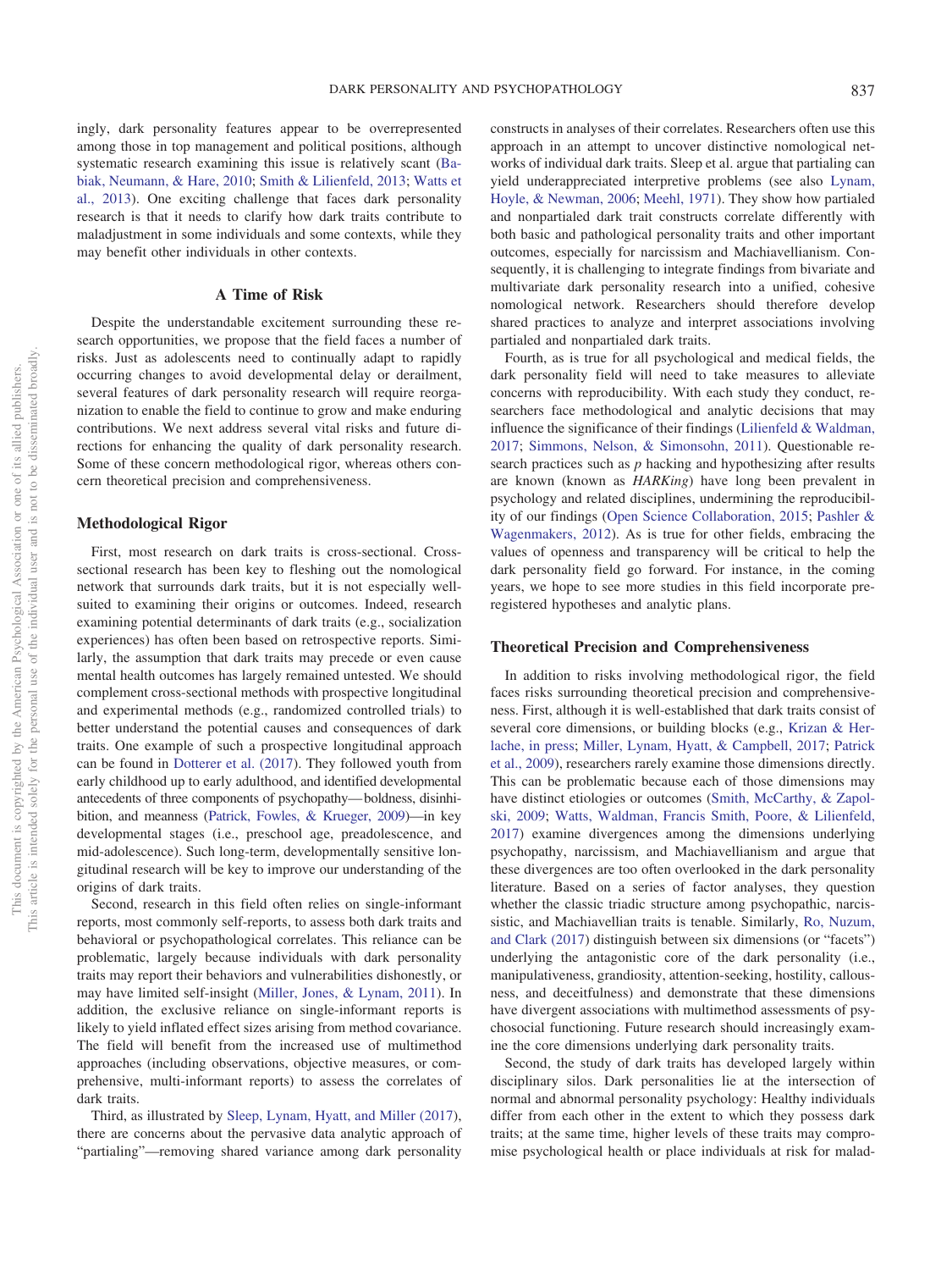justment. As such, our understanding of dark traits is likely to benefit from an interdisciplinary approach that elucidates both normal and abnormal personality functioning. As it stands, such interdisciplinary approaches are rare. As one example of an interdisciplinary approach, [Wright and colleagues \(2017\)](#page-7-15) report a momentary assessment study among psychiatric outpatients oversampled for personality pathology. They show that narcissistic individuals are emotionally reactive to others' dominant behaviors, to which they react with quarrelsomeness. This study is interdisciplinary in that it builds on basic social psychological theory and research on narcissism [\(Bushman & Baumeister, 1998;](#page-5-17) [Thomaes,](#page-7-16) [Bushman, Stegge, & Olthof, 2008\)](#page-7-16) to provide unique insights into the dynamics that underlie interpersonal maladjustment among individuals suffering from personality pathology.

Third, the label "dark" traits and the names of questionnaires to assess them (e.g., Dirty Dozen) suggest that dark traits are inherently evil or maladaptive. This presumption may inadvertently bias the questions we pose and the conclusions we draw. As is true for all personality traits, the (mal)adaptiveness of dark traits may be context dependent; they are costly in some settings but may yield certain benefits in others [\(Ferguson & Lievens, 2017;](#page-5-18) [Lilienfeld,](#page-6-27) [Watts, & Francis Smith, 2015;](#page-6-27) [Sedikides, Rudich, Gregg, Ku](#page-6-28)[mashiro, & Rusbult, 2004\)](#page-6-28). Language matters, and the field would benefit from using more impartial terms that do not risk biasing our conceptualizations of dark personalities as exclusively problematic.

#### **A Time of Long-Term Goal Setting**

Adolescence is a time that calls for long-term goal setting. Even if the here and now is full of excitement, teenagers need to make decisions that bear important ramifications for their future (e.g., "How much do I invest in my schoolwork?"). Here we outline three research priorities that we see as critical to enhancing our understanding of the dark personality and its linkages to psychopathology. In doing so, we hope to offer the rudiments of a research agenda that should foster the field's growth in the upcoming years.

## **Priority 1: Understanding the Etiology and Development of Dark Traits**

One priority is to adopt a developmental psychopathology approach to understanding dark personality traits. When, how, and why do dark traits emerge? How do they develop over the course of life? And how do developmental changes in dark traits contribute to the emergence and maintenance of (vs. recovery from) psychopathology? Although developmental psychopathology work along these lines exists [\(Brummelman et al., 2015;](#page-5-14) [Fontaine, Rijsdijk, Mc-](#page-5-19)[Crory, & Viding, 2010;](#page-5-19) [Frick, Ray, Thornton, & Kahn, 2014;](#page-5-20) [Tuvblad, Wang, Bezdjian, Raine, & Baker, 2016\)](#page-7-17), we have only just begun to explore these important questions.

Developmental psychopathology is guided by a few overarching principles [\(Cicchetti & Toth, 2009;](#page-5-21) [Hinshaw, 2015\)](#page-5-22). First, it views processes of maladaptation as deviations in normative development. For example, narcissism may be the outcome of normative self-development gone awry—a proposition that yields testable hypotheses on the age when narcissism first emerges (i.e., after children are cognitively able to form global self-views, at about age 7), and the developmental stages when normative changes in narcissism are to be expected (e.g., narcissism may normatively increase in adolescence, when children typically become more egocentric and sensitive to others' evaluations of them; [Thomaes,](#page-7-18) [Brummelman, & Sedikides, in press\)](#page-7-18). Second, a developmental psychopathology approach casts development as an outcome of reciprocal processes unfolding over time; constitutional factors transact with environmental factors to shape the emergence and development of dark traits. Developmental psychopathology research should examine, for example, how children's temperamental traits elicit certain socialization practices from their parents, which in turn shape their personality development [\(Brummelman,](#page-5-23) [Nelemans, Thomaes, & Orobio de Castro, in press\)](#page-5-23). Third, a developmental psychopathology approach encourages the study of heterotypic continuity, that is, how the same trait can be manifested in various ways across development. Dark personality researchers are hunting a moving target. For example, whereas narcissism may be expressed as grandiose fantasies in childhood (e.g., fantasies of being extremely powerful and successful), it may be expressed as concrete status-seeking behaviors in adulthood (e.g., trying to rise through the ranks in a corporation). Fourth, a developmental psychopathology approach encourages the exploration of equifinality (i.e., different developmental pathways leading to the same outcome) and multifinality (i.e., similar developmental pathways leading to different outcomes; [Cicchetti &](#page-5-24) [Rogosch, 1996\)](#page-5-24). For example, researchers could explore why one type of socialization experience fosters narcissism in some individuals but not in others [\(Brummelman et al., in press;](#page-5-23) [Thomaes,](#page-7-19) [Brummelman, Reijntjes, & Bushman, 2013\)](#page-7-19). Fifth, a developmental psychopathology approach accords as much emphasis on processes of resilience as it does on processes of risk [\(Masten, 2001;](#page-6-29) [Rutter, 2012\)](#page-6-30): Why do some youth maintain healthy development despite exposure to risk factors, or resume a healthier course of development after initial dark trait development? A better understanding of resilience will help researchers to develop targeted, more effective interventions.

This Special Section contains several examples of a developmental psychopathology approach. For example, [De Clercq, Hof](#page-5-25)[mans, Vergauwe, De Fruyt, and Sharp \(2017\)](#page-5-25) examine the codevelopment of several building blocks of the dark personality aggression, dominance, impulsivity, lack of empathy, narcissism, and resistance—from childhood to emerging adulthood. On average, individuals' aggression, dominance, and impulsivity decreases over time, whereas their lack of empathy, narcissism, and resistance remains stable. Importantly, these core traits, assessed in childhood, predict dark traits in adulthood. These findings show that dark personality traits trace their roots to early life and tend to be relatively stable over time, raising the possibility that early intervention is beneficial. Similarly, [Dubas Baams, Doornwaard,](#page-5-26) [and Van Aken \(2017\)](#page-5-26) examine dark traits as they develop in adolescence. They use a person-centered developmental approach to identify three groups of adolescents—a low risk group, an impulsive group, and a "dark" impulsive group (i.e., youths high in callousness-unemotionality, grandiosity-manipulativeness, and impulsivity). These dark impulsive youths are at risk of an earlier and more severe trajectory of risk behaviors (e.g., substance abuse, sexual risk) than their impulsive-only counterparts, illustrating the potential repercussions of early emerging dark traits for psychological health.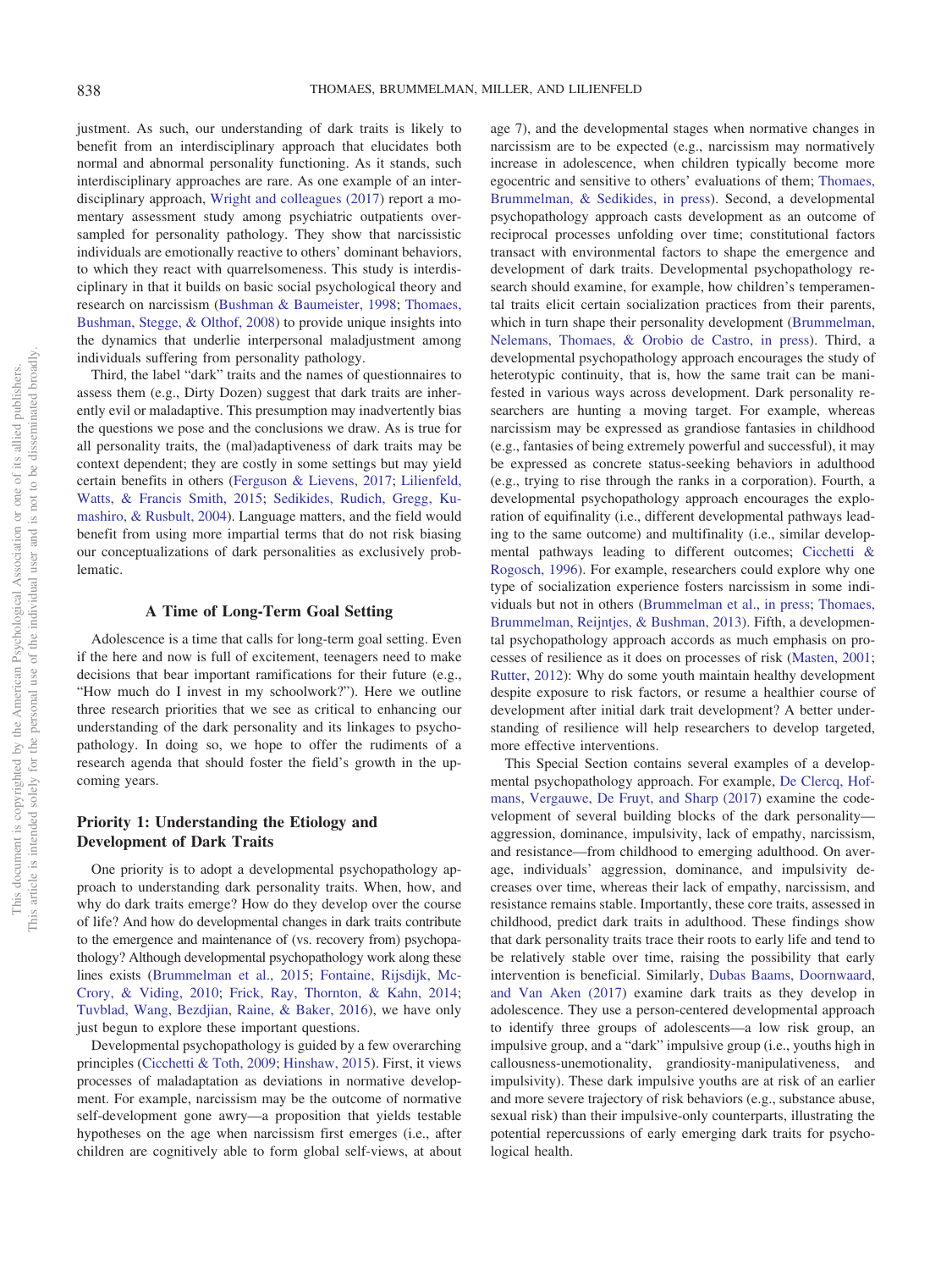## **Priority 2: Creating a Diverse and Non-WEIRD Knowledgebase**

A developmental psychopathology approach also requires that dark traits are studied in diverse samples and contexts, including forensic, clinical, and occupational contexts. As an example of the latter, [Tokarev Phillips, Hughes, and Irwing \(2017\)](#page-7-20) demonstrate that in organizations in which leaders are perceived as high in narcissism and psychopathy, employees feel more bullied, which in turn leads them to suffer from more symptoms of depression. This finding is consistent with the notion that leaders with elevated levels of dark traits may create adverse, "toxic" workplace conditions [\(O'Boyle, Forsyth, Banks, & McDaniel, 2012\)](#page-6-31), which compromise the psychological health of employees.

[Edwards, Albertson, and Verona \(2017\)](#page-5-27) recruited a sample of adult offenders with various criminal histories, and validated a recently proposed distinction between constellations of dark traits: a "dark" constellation (i.e., dark traits marked by callousness, including interpersonal-affective psychopathic traits and grandiose narcissism) and a "vulnerable dark" constellation (i.e., dark traits marked by emotional vulnerability, including lifestyle psychopathic traits, vulnerable narcissism, and borderline traits; [Miller et](#page-6-12) [al., 2010\)](#page-6-12). They find that dark traits are mainly associated with crimes against persons (e.g., assault, murder/manslaughter), deceit and conning, whereas vulnerable dark traits are mainly associated with impulsive property crimes (e.g., theft, robbery) and drugrelated crimes. [Harrop and colleagues \(2017\)](#page-5-28) recruited samples of community members, many of whom had attempted suicide in the past, as well as student and military samples, to explore links between dark traits and suicidality risk factors. Their findings point to a number of positive associations between (dimensions of) dark traits and both suicidal desire and capability, thus adding to growing evidence on how dark traits may place individuals at risk for serious internalizing problems that may boost the risk for suicide attempts.

As is true for most psychological knowledge, our current understanding of dark personality traits is WEIRD (i.e., based largely on research conducted in Western, educated, industrialized, rich, and democratic populations; [Henrich, Heine, & Norenzayan,](#page-5-29) [2010\)](#page-5-29). This limitation is unfortunate not only because these nations house only a minority of the world's population, but also because cross-cultural investigations that include samples from non-WEIRD nations may uncover important differences in both mean levels and (psychopathological) correlates of dark traits [\(Foster,](#page-5-30) [Campbell, & Twenge, 2003;](#page-5-30) [Jonason, Li, & Czarna, 2013;](#page-5-31) [Sulli](#page-7-21)[van & Kosson, 2006\)](#page-7-21).

That said, cross-cultural research on dark traits should strive to do more than comparing means and correlates across cultures. Rather, it should try to understand differences from the valuesystems and social norms that characterize cultures. It is possible, for example, that dark traits are pervasive across cultures, but manifest differently depending on the expectations and norms that characterize those cultures. For example, the pancultural tendency to self-enhance, which is at the heart of narcissism, manifests in different ways in Western and Eastern cultures [\(Sedikides, Gaert](#page-6-32)[ner, & Toguchi, 2003\)](#page-6-32): Westerners self-enhance on attributes relevant to the cultural ideal of individualism (e.g., being selfreliant, unique), whereas Easterners self-enhance on attributes relevant to the cultural ideal of collectivism (e.g., being respectful,

socially connected). Future research should examine universal and culture-specific processes underlying dark personalities.

## **Priority 3: Clarifying the Structure and Boundaries of Dark Traits**

The "triad" conceptualization of the dark personality has been a helpful heuristic, as it has drawn attention to three especially salient manifestations of antagonistic traits. At the same time, the structure and boundaries of dark personality traits will require better delineation and clarification. Which constructs should be subsumed by the dark trait umbrella? There is a wealth of historically and clinically important constructs that are socially aversive but have not been included in the dark personality family so far (e.g., authoritarianism, social dominance orientation, ideological extremism, paranoid personality disorder, passive-aggressive personality disorder, intermittent explosive disorder, spitefulness, cynicism, and Type A personality; [Marcus & Zeigler-Hill, 2015\)](#page-6-33).

Why have these constructs been excluded? Institutional tradition may be a prime culprit. Several of the constructs (e.g., authoritarianism) have originated largely within the political psychology literature, others (e.g., paranoid personality disorder) within the psychopathology literature, others (e.g., spitefulness) within the social psychology literature, and still others (e.g., Type A personality) within the health psychology literature. Breaking down the longstanding intellectual barriers that have artificially separated these research domains should help us to better understand the boundaries of the broad dark trait construct. As it stands, there are neither pressing conceptual nor pressing empirical reasons to limit our conceptualizations of the dark trait family to triad or tetrad models.

Furthermore, some have attempted to parsimoniously account for dark traits in terms of the Big Five (e.g., [Vize et al., 2016\)](#page-7-1) or Big Six models of personality (e.g., [Muris et al., 2017\)](#page-6-3). For example, grandiose narcissism may be equivalent to the combination of antagonism and extraversion; vulnerable narcissism may be equivalent to the combination of antagonism and neuroticism; and psychopathy may be equivalent to the combination of antagonism and disinhibition. Such a basic trait approach has been used profitably in the psychopathy literature (e.g., [Lilienfeld, Watts, Francis](#page-6-34) [Smith, Berg, & Latzman, 2015;](#page-6-34) [Miller, Lynam, Widiger, & Leu](#page-6-35)[kefeld, 2001;](#page-6-35) [Patrick et al., 2009\)](#page-6-16) and may provide parsimonious models of the dark personality traits more broadly. A priority for future research will be to form a taxonomy of dark traits and to clarify its underlying structure.

#### **Coda**

The articles in this Special Section advance our understanding of dark traits and their implications for psychopathology and processes of maladjustment. They identify early precursors of dark traits, map developmental trajectories, illustrate methodological challenges, subject influential theories to scrutiny, and explore dark trait sequelae, all insofar as these are relevant to psychopathology. We have sought to add to these contributions in this introduction by identifying key methodological and conceptual challenges for the field and suggesting research priorities. We hope this Special Section will help scholars in the field contribute to another 15 years of growth in understanding the nature, etiology, development, and consequences of dark traits.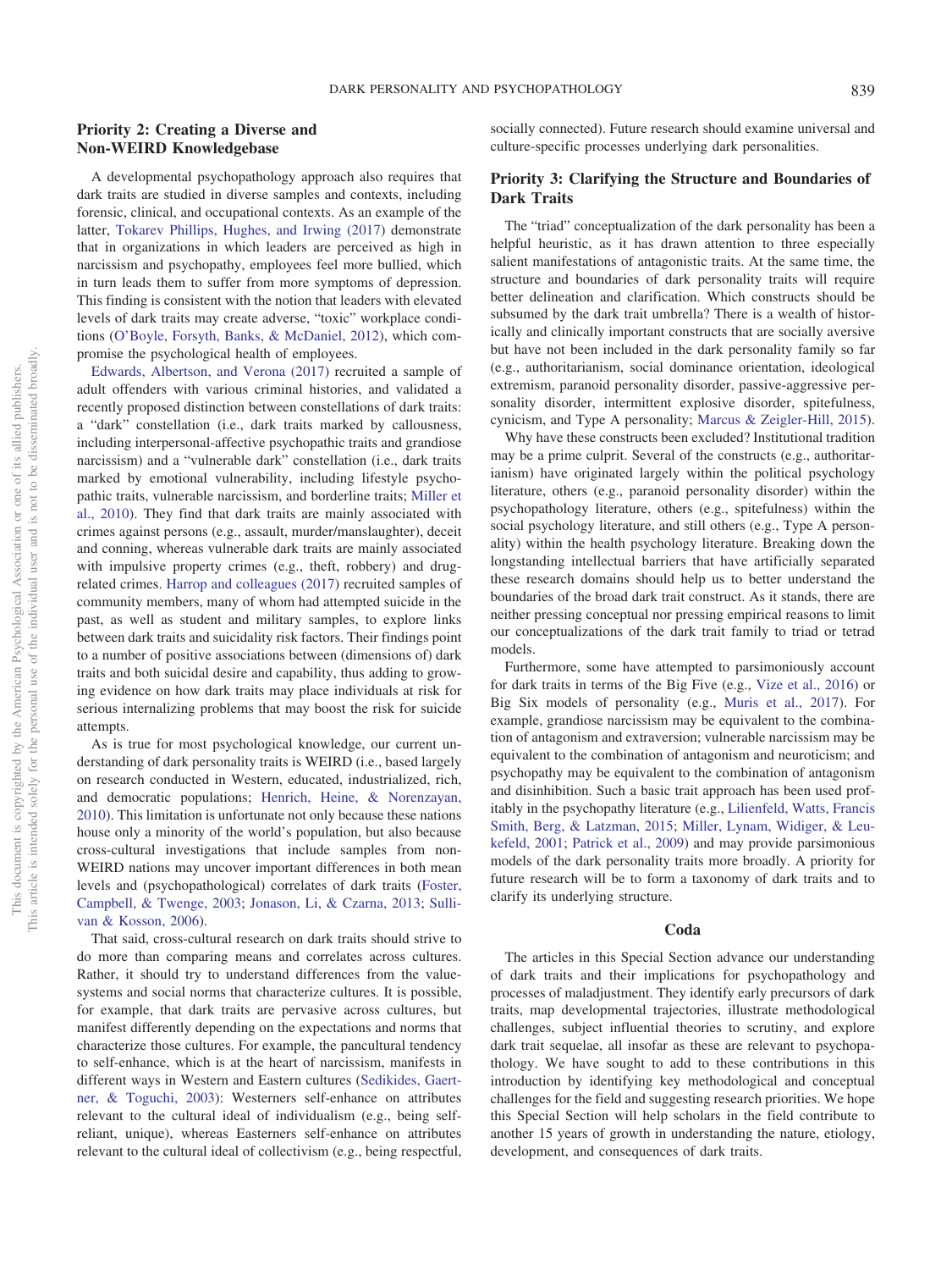#### **References**

- <span id="page-5-0"></span>Arnett, J. J. (1999). Adolescent storm and stress, reconsidered. *American Psychologist, 54,* 317–326. [http://dx.doi.org/10.1037/0003-066X.54.5](http://dx.doi.org/10.1037/0003-066X.54.5.317) [.317](http://dx.doi.org/10.1037/0003-066X.54.5.317)
- <span id="page-5-16"></span>Babiak, P., Neumann, C. S., & Hare, R. D. (2010). Corporate psychopathy: Talking the walk. *Behavioral Sciences & the Law, 28,* 174 –193.
- <span id="page-5-5"></span>Baughman, H. M., Dearing, S., Giammarco, E., & Vernon, P. A. (2012). Relationships between bullying behaviours and the Dark Triad: A study with adults. *Personality and Individual Differences, 52,* 571–575. [http://](http://dx.doi.org/10.1016/j.paid.2011.11.020) [dx.doi.org/10.1016/j.paid.2011.11.020](http://dx.doi.org/10.1016/j.paid.2011.11.020)
- <span id="page-5-13"></span>Blair, R. J. R., Peschardt, K. S., Budhani, S., Mitchell, D. G. V., & Pine, D. S. (2006). The development of psychopathy. *Journal of Child Psychology and Psychiatry, and Allied Disciplines, 47,* 262–276. [http://dx](http://dx.doi.org/10.1111/j.1469-7610.2006.01596.x) [.doi.org/10.1111/j.1469-7610.2006.01596.x](http://dx.doi.org/10.1111/j.1469-7610.2006.01596.x)
- <span id="page-5-11"></span>Blonigen, D. M., Hicks, B. M., Krueger, R. F., Patrick, C. J., & Iacono, W. G. (2005). Psychopathic personality traits: Heritability and genetic overlap with internalizing and externalizing psychopathology. *Psychological Medicine, 35,* 637– 648. [http://dx.doi.org/10.1017/S003329170](http://dx.doi.org/10.1017/S0033291704004180) [4004180](http://dx.doi.org/10.1017/S0033291704004180)
- <span id="page-5-23"></span>Brummelman, E., Nelemans, S. A., Thomaes, S., & Orobio de Castro, B. (in press). When parents' praise inflates, children's self-esteem deflates. *Child Development*.
- <span id="page-5-14"></span>Brummelman, E., Thomaes, S., Nelemans, S. A., Orobio de Castro, B., Overbeek, G., & Bushman, B. J. (2015). Origins of narcissism in children. *Proceedings of the National Academy of Sciences of the United States of America, 112,* 3659 –3662.
- <span id="page-5-9"></span>Buckels, E. E., Jones, D. N., & Paulhus, D. L. (2013). Behavioral confirmation of everyday sadism. *Psychological Science, 24,* 2201–2209. <http://dx.doi.org/10.1177/0956797613490749>
- <span id="page-5-17"></span>Bushman, B. J., & Baumeister, R. F. (1998). Threatened egotism, narcissism, self-esteem, and direct and displaced aggression: Does self-love or self-hate lead to violence? *Journal of Personality and Social Psychology, 75,* 219 –229. <http://dx.doi.org/10.1037/0022-3514.75.1.219>
- <span id="page-5-10"></span>Chabrol, H., Van Leeuwen, N., Rodgers, R., & Séjourné, N. (2009). Contributions of psychopathic, narcissistic, Machiavellian, and sadistic personality traits to juvenile delinquency. *Personality and Individual Differences, 47,* 734 –739. <http://dx.doi.org/10.1016/j.paid.2009.06.020>
- <span id="page-5-24"></span>Cicchetti, D., & Rogosch, F. A. (1996). Equifinality and multifinality in developmental psychopathology. *Development and Psychopathology, 8,* 597– 600. <http://dx.doi.org/10.1017/S0954579400007318>
- <span id="page-5-21"></span>Cicchetti, D., & Toth, S. L. (2009). The past achievements and future promises of developmental psychopathology: The coming of age of a discipline. *Journal of Child Psychology and Psychiatry, and Allied Disciplines, 50,* 16 –25. [http://dx.doi.org/10.1111/j.1469-7610.2008](http://dx.doi.org/10.1111/j.1469-7610.2008.01979.x) [.01979.x](http://dx.doi.org/10.1111/j.1469-7610.2008.01979.x)
- <span id="page-5-1"></span>Crone, E. A., & Dahl, R. E. (2012). Understanding adolescence as a period of social-affective engagement and goal flexibility. *Nature Reviews Neuroscience, 13,* 636 – 650. <http://dx.doi.org/10.1038/nrn3313>
- <span id="page-5-25"></span>De Clercq, B., Hofmans, J., Vergauwe, J., De Fruyt, F., & Sharp, C. (2017). Developmental Pathways of Childhood Dark Traits. *Journal of Abnormal Psychology, 126,* 843– 858.
- Dotterer, H. L., Waller, R., Cope, L. M., Hicks, B. M., Nigg, J. T., Zucker, R. A., & Hyde, L. W. (2017). Concurrent and Developmental Correlates of Psychopathic Traits Using a Triarchic Psychopathy Model Approach. *Journal of Abnormal Psychology, 126,* 859 – 876.
- <span id="page-5-26"></span>Dubas, J. S., Baams, L., Doornwaard, S. M., & Van Aken, M. A. G. (2017). Dark Personality Traits and Impulsivity Among Adolescents: Differential Links to Problem Behaviors and Family Relations. *Journal of Abnormal Psychology, 126,* 877– 889.
- <span id="page-5-27"></span>Edwards, B. G., Albertson, E., & Verona, E. (2017). Dark and Vulnerable Personality Trait Correlates of Dimensions of Criminal Behavior Among Adult Offenders. *Journal of Abnormal Psychology, 126,* 921–927.
- <span id="page-5-18"></span>Ferguson, E., & Lievens, F. (2017). Future directions in personality, occupational and medical selection: Myths, misunderstandings, mea-

surement, and suggestions. *Advances in Health Sciences Education: Theory and Practice, 22,* 387–399. [http://dx.doi.org/10.1007/s10459-](http://dx.doi.org/10.1007/s10459-016-9751-0) [016-9751-0](http://dx.doi.org/10.1007/s10459-016-9751-0)

- <span id="page-5-19"></span>Fontaine, N. M., Rijsdijk, F. V., McCrory, E. J., & Viding, E. (2010). Etiology of different developmental trajectories of callous-unemotional traits. *Journal of the American Academy of Child and Adolescent Psychiatry, 49,* 656 – 664.
- <span id="page-5-30"></span>Foster, J. D., Campbell, W. K., & Twenge, J. M. (2003). Individual differences in narcissism: Inflated self-views across the lifespan and around the world. *Journal of Research in Personality, 37,* 469 – 486. [http://dx.doi.org/10.1016/S0092-6566\(03\)00026-6](http://dx.doi.org/10.1016/S0092-6566%2803%2900026-6)
- <span id="page-5-7"></span>Frances, A. (2016, September 6). Trump is breaking bad, not clinically mad. *The Huffington Post*. Retrieved from [http://www.huffingtonpost](http://www.huffingtonpost.com/allen-frances/trump-is-breaking-bad-not-clinically-mad_b_10362128.html) [.com/allen-frances/trump-is-breaking-bad-not-clinically-mad\\_b\\_10362128](http://www.huffingtonpost.com/allen-frances/trump-is-breaking-bad-not-clinically-mad_b_10362128.html) [.html](http://www.huffingtonpost.com/allen-frances/trump-is-breaking-bad-not-clinically-mad_b_10362128.html)
- <span id="page-5-8"></span>Frances, A. (2017, January 31). Trump isn't crazy. *Psychology Today*. Retrieved from [https://www.psychologytoday.com/blog/saving-normal/](https://www.psychologytoday.com/blog/saving-normal/201701/trump-isnt-crazy) [201701/trump-isnt-crazy](https://www.psychologytoday.com/blog/saving-normal/201701/trump-isnt-crazy)
- <span id="page-5-20"></span>Frick, P. J., Ray, J. V., Thornton, L. C., & Kahn, R. E. (2014). Annual research review: A developmental psychopathology approach to understanding callous-unemotional traits in children and adolescents with serious conduct problems. *Journal of Child Psychology and Psychiatry, and Allied Disciplines, 55,* 532–548. [http://dx.doi.org/10.1111/jcpp](http://dx.doi.org/10.1111/jcpp.12152) [.12152](http://dx.doi.org/10.1111/jcpp.12152)
- <span id="page-5-6"></span>Furnham, A., Richards, S. C., & Paulhus, D. L. (2013). The Dark Triad of personality: A 10 year review. *Social and Personality Psychology Compass, 7,* 199 –216. <http://dx.doi.org/10.1111/spc3.12018>
- <span id="page-5-15"></span>Gretton, H. M., Hare, R. D., & Catchpole, R. E. (2004). Psychopathy and offending from adolescence to adulthood: A 10-year follow-up. *Journal of Consulting and Clinical Psychology, 72,* 636 – 645. [http://dx.doi.org/](http://dx.doi.org/10.1037/0022-006X.72.4.636) [10.1037/0022-006X.72.4.636](http://dx.doi.org/10.1037/0022-006X.72.4.636)
- <span id="page-5-28"></span>Harrop, T., Preston, O. C., Khazem, L. R., Anestis, M. D., Junearick, R., Green, B. A., & Anestis, J. C. (2017). Dark Traits and Suicide: Associations Between Psychopathy, Narcissism, and Components of the Interpersonal–Psychological Theory of Suicide. *Journal of Abnormal Psychology, 126,* 928 –938.
- <span id="page-5-29"></span>Henrich, J., Heine, S. J., & Norenzayan, A. (2010). Most people are not WEIRD. *Nature, 466,* 29. <http://dx.doi.org/10.1038/466029a>
- <span id="page-5-22"></span>Hinshaw, S. P. (2015). Developmental psychopathology, ontogenic process models, gene-environment interplay, and brain development: An emerging synthesis. *Journal of Abnormal Psychology, 124,* 771–775. <http://dx.doi.org/10.1037/abn0000110>
- <span id="page-5-3"></span>Ho, A. K., Sidanius, J., Pratto, F., Levin, S., Thomsen, L., Kteily, N., & Sheehy-Skeffington, J. (2012). Social dominance orientation: Revisiting the structure and function of a variable predicting social and political attitudes. *Personality and Social Psychology Bulletin, 38,* 583– 606. <http://dx.doi.org/10.1177/0146167211432765>
- <span id="page-5-4"></span>Hodson, G., Hogg, S. M., & MacInnis, C. C. (2009). The role of "dark personalities" (narcissism, Machiavellianism, psychopathy), big five personality factors, and ideology in explaining prejudice. *Journal of Research in Personality, 43,* 686 – 690. [http://dx.doi.org/10.1016/j.jrp](http://dx.doi.org/10.1016/j.jrp.2009.02.005) [.2009.02.005](http://dx.doi.org/10.1016/j.jrp.2009.02.005)
- <span id="page-5-2"></span>Jakobwitz, S., & Egan, V. (2006). The dark triad and normal personality traits. *Personality and Individual Differences, 40,* 331–339. [http://dx.doi](http://dx.doi.org/10.1016/j.paid.2005.07.006) [.org/10.1016/j.paid.2005.07.006](http://dx.doi.org/10.1016/j.paid.2005.07.006)
- <span id="page-5-12"></span>Jonason, P. K., Baughman, H. M., Carter, G. L., & Parker, P. (2015). Dorian Gray without his portrait: Psychological, social, and physical health costs associated with the Dark Triad. *Personality and Individual Differences, 78,* 5–13. <http://dx.doi.org/10.1016/j.paid.2015.01.008>
- <span id="page-5-31"></span>Jonason, P. K., Li, N. P., & Czarna, A. Z. (2013). Quick and dirty: Some psychosocial costs associated with the dark triad in three countries. *Evolutionary Psychology, 11,* 172–185.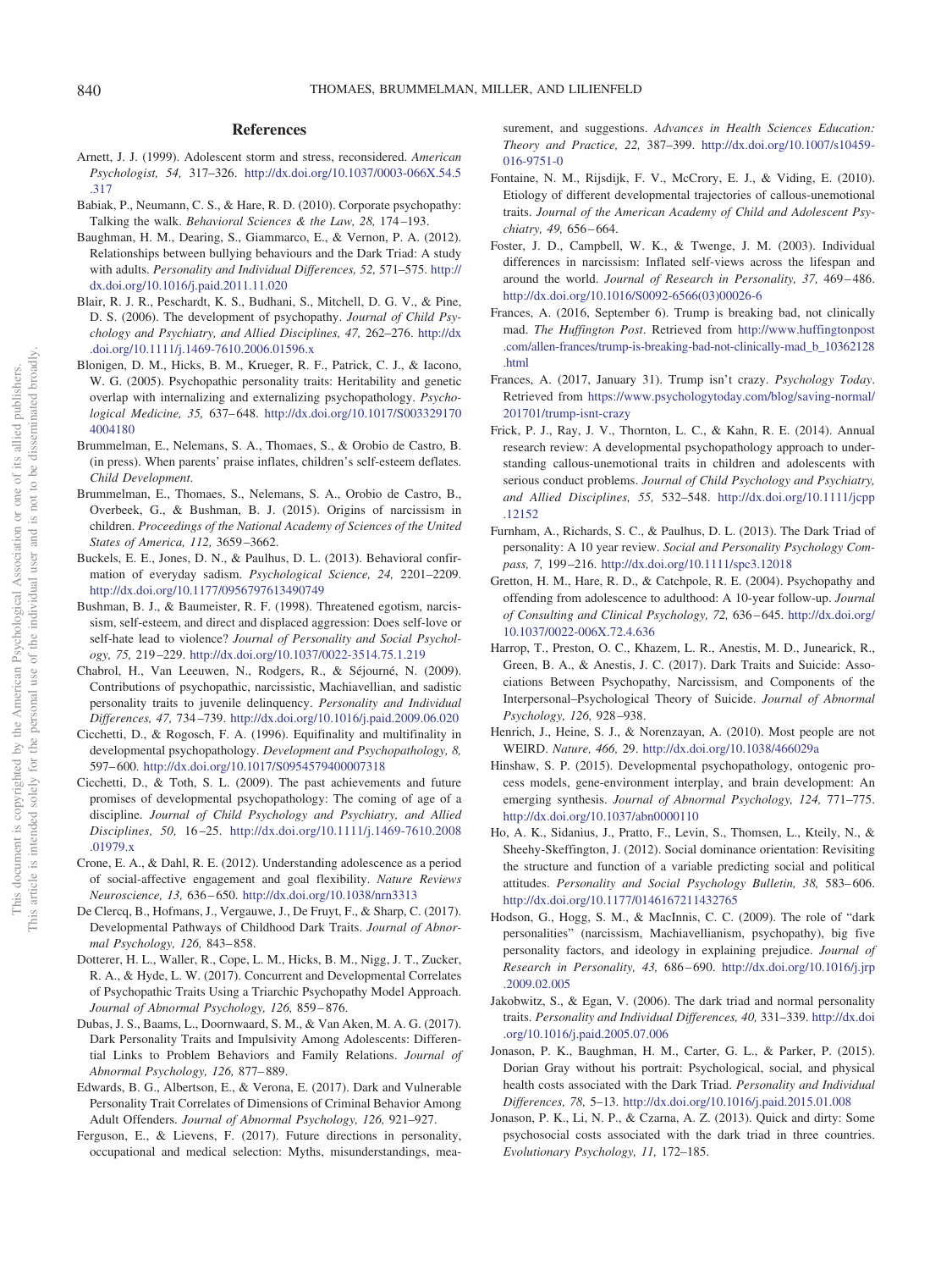- <span id="page-6-4"></span>Jonason, P. K., Li, N. P., Webster, G. D., & Schmitt, D. P. (2009). The dark triad: Facilitating a short-term mating strategy in men. *European Journal of Personality, 23,* 5–18. <http://dx.doi.org/10.1002/per.698>
- <span id="page-6-13"></span>Jonason, P. K., Lyons, M., & Bethell, E. (2014). The making of Darth Vader: Parent-child care and the Dark Triad. *Personality and Individual Differences, 67,* 30 –34. <http://dx.doi.org/10.1016/j.paid.2013.10.006>
- <span id="page-6-2"></span>Jones, D. N., & Figueredo, A. J. (2013). The core of darkness: Uncovering the heart of the Dark Triad. *European Journal of Personality, 27,* 521–531. <http://dx.doi.org/10.1002/per.1893>
- <span id="page-6-5"></span>Jones, D. N., & Paulhus, D. L. (2010). Different provocations trigger aggression in narcissists and psychopaths. *Social Psychological & Personality Science, 1,* 12–18. <http://dx.doi.org/10.1177/1948550609347591>
- <span id="page-6-24"></span>Krizan, Z., & Herlache, A. D. (in press). The narcissism spectrum model: A synthetic view of narcissistic personality. *Personality and Social Psychology Review*.
- <span id="page-6-6"></span>Leckelt, M., Küfner, A. C., Nestler, S., & Back, M. D. (2015). Behavioral processes underlying the decline of narcissists' popularity over time. *Journal of Personality and Social Psychology, 109,* 856 – 871. [http://dx](http://dx.doi.org/10.1037/pspp0000057) [.doi.org/10.1037/pspp0000057](http://dx.doi.org/10.1037/pspp0000057)
- <span id="page-6-20"></span>Lilienfeld, S. O., & Waldman, I. D. (2017). *Psychological science under scrutiny: Recent challenges and proposed solutions*. Chichester, UK: Wiley. <http://dx.doi.org/10.1002/9781119095910>
- <span id="page-6-27"></span>Lilienfeld, S. O., Watts, A. L., & Francis Smith, S. (2015). Successful psychopathy: A scientific status report. *Current Directions in Psychological Science, 24,* 298 –303. [http://dx.doi.org/10.1177/096372141](http://dx.doi.org/10.1177/0963721415580297) [5580297](http://dx.doi.org/10.1177/0963721415580297)
- <span id="page-6-34"></span>Lilienfeld, S. O., Watts, A. L., Francis Smith, S., Berg, J. M., & Latzman, R. D. (2015). Psychopathy deconstructed and reconstructed: Identifying and assembling the personality building blocks of Cleckley's chimera. *Journal of Personality, 83,* 593– 610. [http://dx.doi.org/10.1111/jopy](http://dx.doi.org/10.1111/jopy.12118) [.12118](http://dx.doi.org/10.1111/jopy.12118)
- <span id="page-6-18"></span>Lynam, D. R., Hoyle, R. H., & Newman, J. P. (2006). The perils of partialling: Cautionary tales from aggression and psychopathy. *Assessment, 13,* 328 –341. <http://dx.doi.org/10.1177/1073191106290562>
- <span id="page-6-33"></span>Marcus, D. K., & Zeigler-Hill, V. (2015). A big tent of dark personality traits. *Social and Personality Psychology Compass, 9,* 434 – 446. [http://](http://dx.doi.org/10.1111/spc3.12185) [dx.doi.org/10.1111/spc3.12185](http://dx.doi.org/10.1111/spc3.12185)
- <span id="page-6-29"></span>Masten, A. S. (2001). Ordinary magic. Resilience processes in development. *American Psychologist, 56,* 227–238. [http://dx.doi.org/10.1037/](http://dx.doi.org/10.1037/0003-066X.56.3.227) [0003-066X.56.3.227](http://dx.doi.org/10.1037/0003-066X.56.3.227)
- <span id="page-6-19"></span>Meehl, P. E. (1971). High school yearbooks: A reply to Schwarz. *Journal of Abnormal Psychology, 77,* 143–148. [http://dx.doi.org/10.1037/](http://dx.doi.org/10.1037/h0030750) [h0030750](http://dx.doi.org/10.1037/h0030750)
- <span id="page-6-10"></span>Miller, J. D., & Campbell, W. K. (2008). Comparing clinical and socialpersonality conceptualizations of narcissism. *Journal of Personality, 76,* 449 – 476. <http://dx.doi.org/10.1111/j.1467-6494.2008.00492.x>
- <span id="page-6-9"></span>Miller, J. D., Campbell, W. K., & Pilkonis, P. A. (2007). Narcissistic personality disorder: Relations with distress and functional impairment. *Comprehensive Psychiatry, 48,* 170 –177. [http://dx.doi.org/10.1016/j](http://dx.doi.org/10.1016/j.comppsych.2006.10.003) [.comppsych.2006.10.003](http://dx.doi.org/10.1016/j.comppsych.2006.10.003)
- <span id="page-6-12"></span>Miller, J. D., Dir, A., Gentile, B., Wilson, L., Pryor, L. R., & Campbell, W. K. (2010). Searching for a vulnerable dark triad: Comparing factor 2 psychopathy, vulnerable narcissism, and borderline personality disorder. *Journal of Personality, 78,* 1529 –1564. [http://dx.doi.org/10.1111/j](http://dx.doi.org/10.1111/j.1467-6494.2010.00660.x) [.1467-6494.2010.00660.x](http://dx.doi.org/10.1111/j.1467-6494.2010.00660.x)
- <span id="page-6-17"></span>Miller, J. D., Jones, S. E., & Lynam, D. R. (2011). Psychopathic traits from the perspective of self and informant reports: Is there evidence for a lack of insight? *Journal of Abnormal Psychology, 120,* 758 –764. [http://dx](http://dx.doi.org/10.1037/a0022477) [.doi.org/10.1037/a0022477](http://dx.doi.org/10.1037/a0022477)
- <span id="page-6-25"></span>Miller, J. D., Lynam, D. R., Hyatt, C. S., & Campbell, W. K. (2017). Controversies in narcissism. *Annual Review of Clinical Psychology, 13,* 291–315. <http://dx.doi.org/10.1146/annurev-clinpsy-032816-045244>
- <span id="page-6-35"></span>Miller, J. D., Lynam, D. R., Widiger, T. A., & Leukefeld, C. (2001). Personality disorders as extreme variants of common personality dimen-

sions: Can the five-factor model adequately represent psychopathy? *Journal of Personality, 69,* 253–276. [http://dx.doi.org/10.1111/1467-](http://dx.doi.org/10.1111/1467-6494.00144) [6494.00144](http://dx.doi.org/10.1111/1467-6494.00144)

- <span id="page-6-7"></span>Morf, C. C., & Rhodewalt, F. (2001). Unraveling the paradoxes of narcissism: A dynamic self-regulatory processing model. *Psychological Inquiry, 12,* 177–196. [http://dx.doi.org/10.1207/S15327965PLI1204\\_1](http://dx.doi.org/10.1207/S15327965PLI1204_1)
- <span id="page-6-3"></span>Muris, P., Merckelbach, H., Otgaar, H., & Meijer, E. (2017). The malevolent side of human nature: A meta-analysis and critical review of the literature on the Dark Triad (narcissism, machiavellianism, and psychopathy). *Perspectives on Psychological Science, 12,* 183–204. [http://dx.doi](http://dx.doi.org/10.1177/1745691616666070) [.org/10.1177/1745691616666070](http://dx.doi.org/10.1177/1745691616666070)
- <span id="page-6-31"></span>O'Boyle, E. H., Forsyth, D. R., Banks, G. C., & McDaniel, M. A. (2012). A meta-analysis of the Dark Triad and work behavior: A social exchange perspective. *Journal of Applied Psychology, 97,* 557–579. [http://dx.doi](http://dx.doi.org/10.1037/a0025679) [.org/10.1037/a0025679](http://dx.doi.org/10.1037/a0025679)
- <span id="page-6-22"></span>Open Science Collaboration. (2015). Psychology: Estimating the reproducibility of psychological science. *Science, 349,* aac4716. [http://dx.doi.org/](http://dx.doi.org/10.1126/science.aac4716) [10.1126/science.aac4716](http://dx.doi.org/10.1126/science.aac4716)
- <span id="page-6-23"></span>Pashler, H., & Wagenmakers, E. J. (2012). Editors' introduction to the special section on replicability in psychological science: A crisis of confidence? *Perspectives on Psychological Science, 7,* 528 –530. [http://](http://dx.doi.org/10.1177/1745691612465253) [dx.doi.org/10.1177/1745691612465253](http://dx.doi.org/10.1177/1745691612465253)
- <span id="page-6-16"></span>Patrick, C. J., Fowles, D. C., & Krueger, R. F. (2009). Triarchic conceptualization of psychopathy: Developmental origins of disinhibition, boldness, and meanness. *Development and Psychopathology, 21,* 913– 938. <http://dx.doi.org/10.1017/S0954579409000492>
- <span id="page-6-8"></span>Paulhus, D. L. (1998). Interpersonal and intrapsychic adaptiveness of trait self-enhancement: A mixed blessing? *Journal of Personality and Social Psychology, 74,* 1197–1208. [http://dx.doi.org/10.1037/0022-3514.74.5](http://dx.doi.org/10.1037/0022-3514.74.5.1197) [.1197](http://dx.doi.org/10.1037/0022-3514.74.5.1197)
- <span id="page-6-1"></span>Paulhus, D. L. (2014). Toward a taxonomy of dark personalities. *Current Directions in Psychological Science, 23,* 421– 426. [http://dx.doi.org/10](http://dx.doi.org/10.1177/0963721414547737) [.1177/0963721414547737](http://dx.doi.org/10.1177/0963721414547737)
- <span id="page-6-0"></span>Paulhus, D. L., & Williams, K. M. (2002). The dark triad of personality: Narcissism, Machiavellianism, and psychopathy. *Journal of Research in Personality, 36,* 556 –563. [http://dx.doi.org/10.1016/S0092-6566](http://dx.doi.org/10.1016/S0092-6566%2802%2900505-6) [\(02\)00505-6](http://dx.doi.org/10.1016/S0092-6566%2802%2900505-6)
- <span id="page-6-11"></span>Pincus, A. L., & Lukowitsky, M. R. (2010). Pathological narcissism and narcissistic personality disorder. *Annual Review of Clinical Psychology, 6,* 421– 446. <http://dx.doi.org/10.1146/annurev.clinpsy.121208.131215>
- <span id="page-6-14"></span>Reijntjes, A., Vermande, M., Thomaes, S., Goossens, F., Olthof, T., Aleva, L., & Van der Meulen, M. (2016). Narcissism, bullying, and social dominance in youth: A longitudinal analysis. *Journal of Abnormal Child Psychology, 44,* 63–74. <http://dx.doi.org/10.1007/s10802-015-9974-1>
- <span id="page-6-26"></span>Ro, E., Nuzum, H., & Clark, L. A. (2017). Antagonism Trait Facets and Comprehensive Psychosocial Disability: Comparing Information Across Self, Informant, and Interviewer Reports. *Journal of Abnormal Psychology, 126,* 890 – 897.
- <span id="page-6-30"></span>Rutter, M. (2012). Resilience as a dynamic concept. *Development and Psychopathology, 24,* 335–344. [http://dx.doi.org/10.1017/S09545794](http://dx.doi.org/10.1017/S0954579412000028) [12000028](http://dx.doi.org/10.1017/S0954579412000028)
- <span id="page-6-15"></span>Sedikides, C., & Campbell, W. K. (2017). Narcissistic force meets systemic resistance: The energy clash model. *Perspectives on Psychological Science, 12,* 400 – 421. <http://dx.doi.org/10.1177/1745691617692105>
- <span id="page-6-32"></span>Sedikides, C., Gaertner, L., & Toguchi, Y. (2003). Pancultural selfenhancement. *Journal of Personality and Social Psychology, 84, 60-79*. <http://dx.doi.org/10.1037/0022-3514.84.1.60>
- <span id="page-6-28"></span>Sedikides, C., Rudich, E. A., Gregg, A. P., Kumashiro, M., & Rusbult, C. (2004). Are normal narcissists psychologically healthy? Self-esteem matters. *Journal of Personality and Social Psychology, 87, 400-416*. <http://dx.doi.org/10.1037/0022-3514.87.3.400>
- <span id="page-6-21"></span>Simmons, J. P., Nelson, L. D., & Simonsohn, U. (2011). False-positive psychology: Undisclosed flexibility in data collection and analysis al-